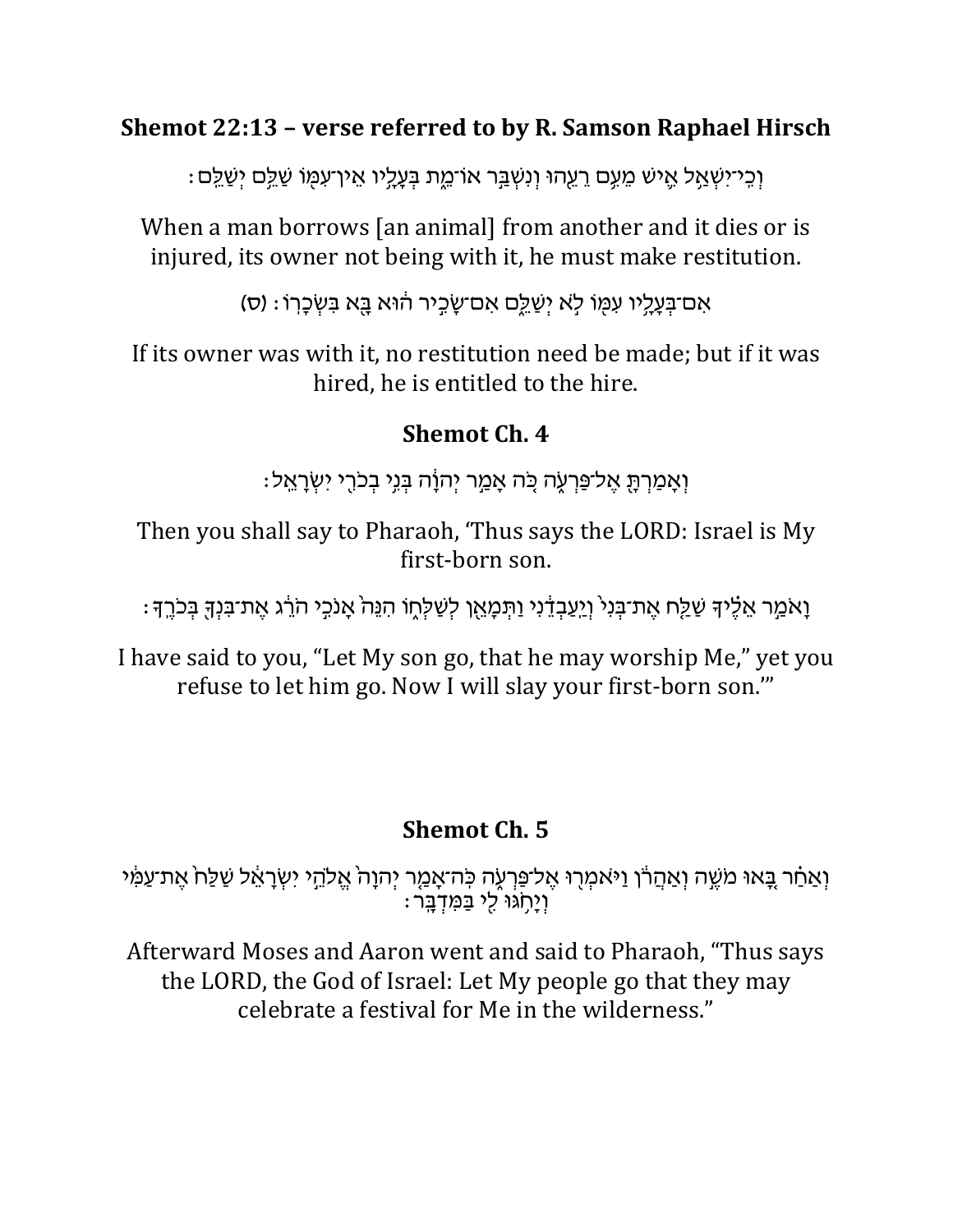### **Shemot Ch. 10**

וַיֵּט מֹשֵׁה אֵת־יָדִו עַל־הַשָּׁמֶיִם וַיִּהְי חְשֵׁדְ־אֲפֵלֵה בִּכָל־אֶרֵץ מִצְרֵיִם שִׁלְשֵׁת יָמֵים :

Moses held out his arm toward the sky and thick darkness descended upon all the land of Egypt for three days.

ּלְא־רָאੌוּ אֵישׁ אֶת־אָחִ֫יו וְלֹא־קֱמוּ אֶישׁ מִתַּחְתֶּיו שְׁלְשֶׁת יָמֶים וִילְכָל־בְּנֵי יִשְׂרָאֱל הָיָה אֻוֹר ּ בְּמוֹשָׁבֹתֵם:

People could not see one another, and for three days no one could get up from where he was; but all the Israelites enjoyed light in their dwellings.

וַיִּקְרָ֫א פַרְעֹה אֶל־משֶׂה וַי<sub>ּ</sub>ֹאמֶר לְכוּ עִבְדָוּ אֶת־יְהוָ֫ה רֵק צאנְכֶם וּבְקַרְכֶם יַצֵּג גַּם־טַפְּכֶם יִלְדְּ עִמֵכֶם

Pharaoh then summoned Moses and said, "Go, worship the LORD! Only your flocks and your herds shall be left behind; even your children may go with you."

וַיִּאמֶר מֹשֶׁה גַּם־אַתֵּה תִּתֵּן בִּיַדֵנוּ זָבַחֵים וְעֹלְוֹת וְעֵשִׂינוּ לַיהוֵה אֱלֹהֵינוּ :

But Moses said, "You yourself must provide us with sacrifices and burnt offerings to offer up to the LORD our God;

וְ נַם־מִקְנֵנוּ יֵלֵךְ עִמָּ֫נוּ לָא תִשָּׁאֵר פַּרְסָ֫ה כֻּי מִמֶּנוּ נִקַּ֫ח לַעֲבָד אֶת־יְהוָה אֱלהֵינוּ וַאֲנַחְנוּ : לְאֹ־נֵדַּע מַַּח־נַּעֲבֹד אֶת־יְהוָ֫ה עַד־בֹּאֻנוּ שֶׁפְּוּה

our own livestock, too, shall go along with us—not a hoof shall remain behind: for we must select from it for the worship of the LORD our God; and we shall not know with what we are to worship the LORD until we arrive there."

וַיִּחַזֵּק יִהְוָה אֱת־לֵב פַּרְעָׂה וְלָא אֲבָה לְשַׁלְחֵם :